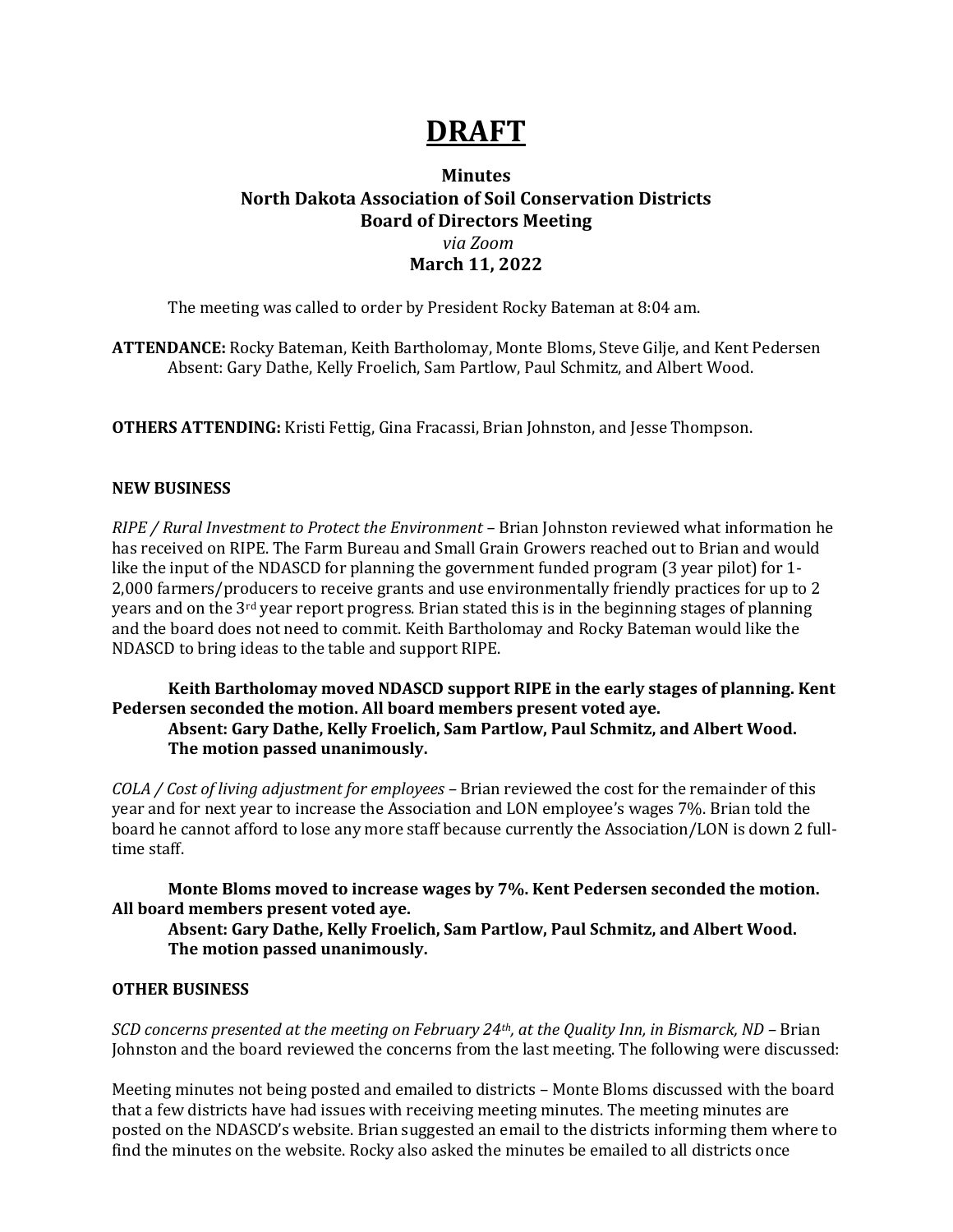approved. Brian Johnston asked he gets meeting minutes from all the districts so the board is aware of what is going on. Gina Fracassi will email a request to area districts asking for meeting minutes. Monte also explained the districts would like to see financial reports. The board agreed if a financial report is approved during the meeting, it will be emailed out with the minutes and a district can call and request financial reports also. The board doesn't like the idea of posting financials on the website for other nursery competitors to see.

Employee wages – Rocky discussed that districts would like to see how much Brian Johnston and his employees are earning. Brian stated he has some employees who feel that salary should be kept private. Brian doesn't know if you can legally post someone's salary on-line. The board agreed they will see detailed reviews of the employees' salaries but it is not for public consumption because of legal implications.

Ordering deadline for ND SCDs – Rocky Bateman discussed with the board issues districts are having with the October 1<sup>st</sup> deadline due to OHF. OHF has moved their grant due date back to March from mid – summer and he believes that is enough time to place an order without moving LON's deadline up much further. Rocky believes that if the deadline is moved to December that would impact total out of state purchases that bring in a large amount of LON's revenue. Monte Bloms attended an area III district meeting and told the board there is a resolution circulating with a deadline of December 1 and he believes it is a bargaining tool to get a deadline of November 1. Districts are wanting a change in the cancellation policy also. The earlier the deadline, the bigger the percent of an order should be allowed to be cancelled.

**Rocky Bateman entertained a motion to set the priority ordering deadline to November 1, with no cancellations. Cancellations may be reviewed on a case-by-case basis. Further cancellation policy changes will be addressed at the next board meeting. Kent Pedersen moved to accept the motion. Monte Bloms seconded the motion. All board members present voted aye.**

**Absent: Gary Dathe, Kelly Froelich, Sam Partlow, Paul Schmitz, and Albert Wood. The motion passed unanimously.**

Tree Storage – Jesse Thompson, LON Nursery Manager, talked with the board regarding the concerns he has with storing trees that have been purchased. He is forecasting next year the trees will be pulled and graded sooner than this year. Rocky did tell the board he had heard from many counties they do not have adequate cooling systems to store trees long term. Jesse did iterate the fact the sooner the trees leave LON it would help with the mold situation many of the districts have had with LON trees. Monte suggested if districts can pick up trees sooner that they could receive pricing discounts.

Pricing – Rocky stated that this year's prices are set. Pricing will be an on-going issue that the board will resume at the next meeting. The districts would like to get discounted prices rather than get a rebate. Steve Gilje informed the board his district would rather see commercial nurseries pay more and districts get a discount since they own LON. Rocky had directed Brian to do an annual per unit cost of production analysis to price trees.

Seed – Brian talked with the board how LON needs help from the districts picking seed. Especially lilac. Rocky brought up the fact that seed previously bought from Ukraine would not be approved by the NRCS. Rocky received emails from Mary Podoll and the NRCS would not be able to cost share those seeds brought in. Rocky asked Brian if he had been in touch with Towner Nursery to get seed. Brian explained to Rocky that at the moment no one has lilac seed available. It may take 1-2 years before our seed is stocked up. Monte brought up the idea that the Association/LON needs to get the Employees association on board with getting districts to help pick seed. If the districts won't help LON will have to buy commercial seed.